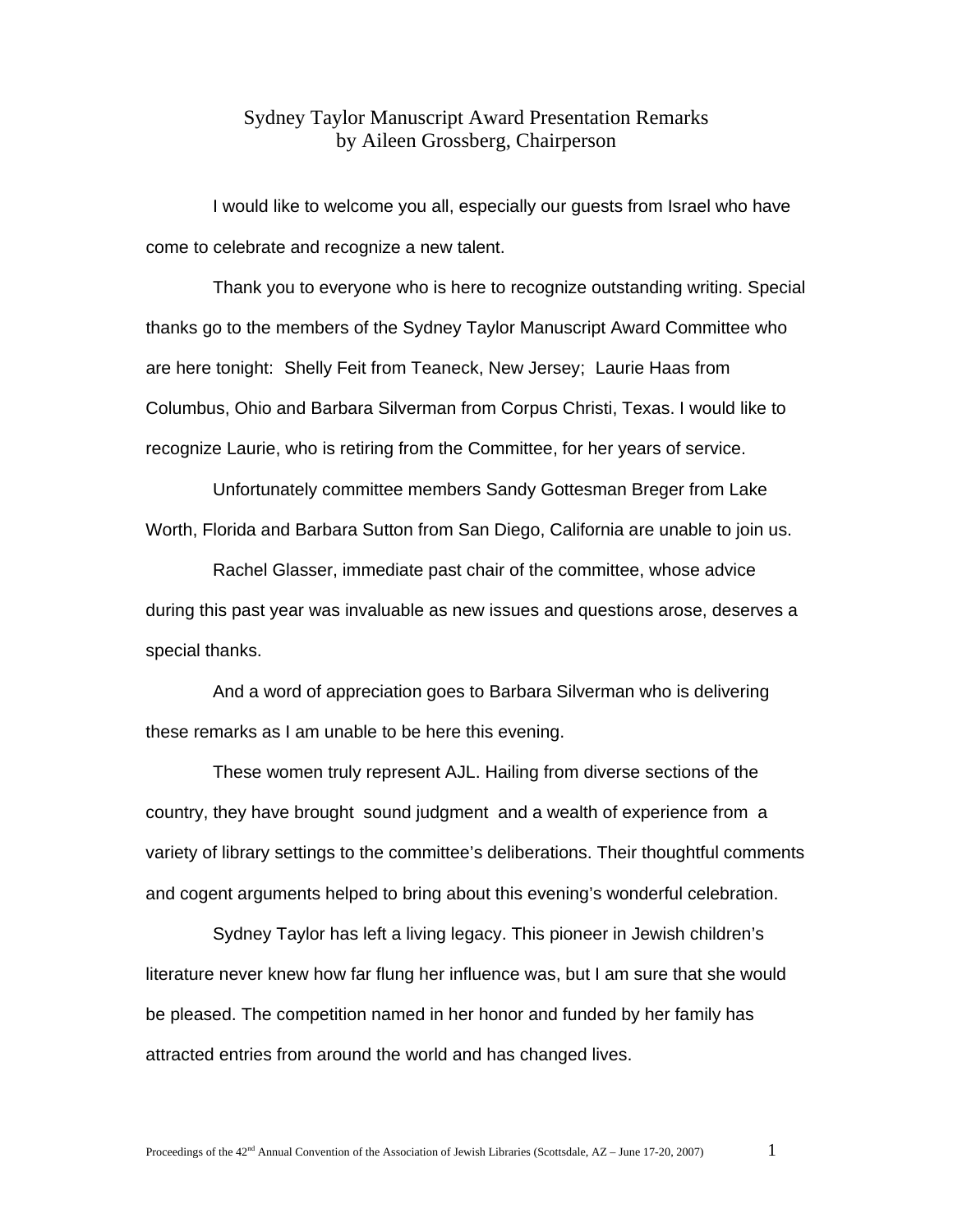As this year's winning author says. "This honor has already changed my life in terms of my status as a writer in the orthodox publishing world, and in the way that I view myself and my ability to write. I feel that it is a seed that will enable me to grow in ways that I may not have had the confidence to try before."

 Since 1985, AJL has been offering an award for an outstanding fiction manuscript suitable for readers ages 8 to 11. The author may not have published for this age group before. This award comes with high standards. NO award has been given for the last two years because NONE met our standards. In addition to the usual literary mandates: writing style, use of language, plot development, Judaic content and so forth, the award recognizes that the book should be of universal interest. It should cross borders to the general community with its subject matter and appeal not just to the young Jewish reader.

 This year 16 manuscripts from the United States, Canada, England, France and Israel met the committee's criteria for consideration for the award.

 Authors are among the most creative of beings. We read stories about the death of parents, grandparents and friends; about moving away from familiar surroundings; about trying to fit in; about an overactive toddler and the havoc he causes; about a mitzvah contest; about the power of friendship on many levels; about a Rabbi and a synagogue mouse; about a group of boys who invent a new Jewish holiday; about kids rising to the occasion; about all kinds of families including the Seagull family which is........a seagull family.

 In the end, these stories are really about what concerns readers the most-- people and how they react, change and grow even if they are seagulls or mice standing in for people.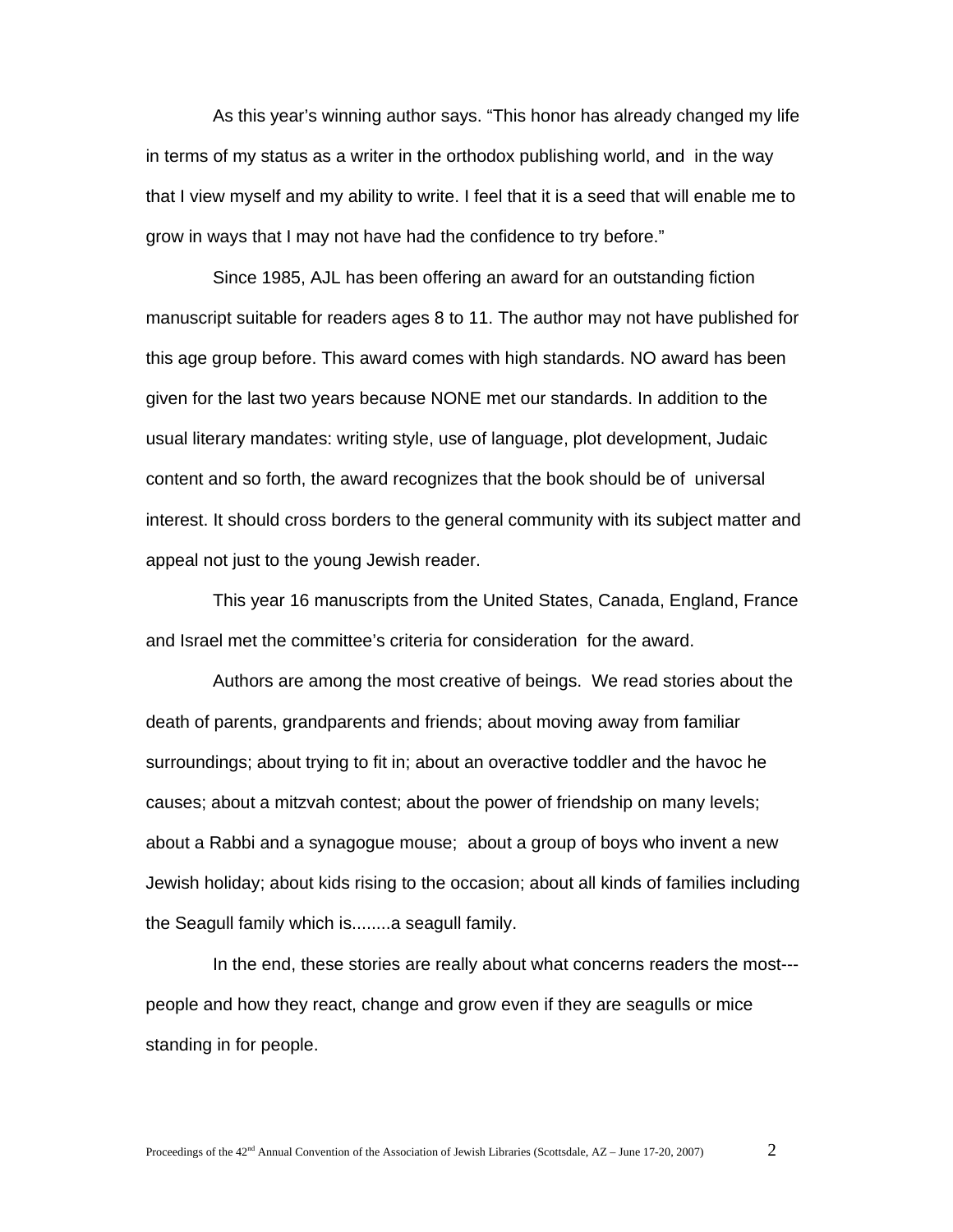While we were only able to select one winning manuscript, we were impressed by the effort that went into the creation of each of the 16 entries. Each was unique and an obvious melding of love and strenuous work.

 The love of writing recognizes no physical borders. The author of the winning manuscript comes to us from Beitar Illit near Efrat, south of Jerusalem. Yael Mermelstein was born in Belgium and grew up in New York where she attended college and graduate school.

 Yael met her husband at a camp for special children. After their marriage, Yael and her husband Rabbi Yehuda Mermelstein moved to Israel where Yael taught at a post high school institute for American girls. She retired from teaching after the birth of her fifth child, Chana, who has the privilege this evening of seeing her mother receive her first major writing award.

 Yael has always wanted to write. To prepare for her writing career she has read voraciously using the Newbery Award books as models as well as childhood favorites like Sydney Taylor's **All of a Kind Family**. She also writes articles for Jewish publications. In her spare time Yael enjoys writing and performing plays, musicals, dramas and comedies. She sings and loves to make people laugh.

 Reading about Yael is like reading about Superwoman. As you just heard, Yael is a teacher, writer, actor, singer, journalist, wife, mother……. The only thing she doesn't seem to do is leap tall buildings in a single bound. That's probably because there ARE none where she lives.

 Partially out of her camp experience where she worked with Down Syndrome children came "Getting Rid of Jeremy," the Committee's choice for this year's Sydney Taylor Manuscript Award. The story focuses on Randi, a young girl who is ashamed and embarrassed by her younger brother who has Down